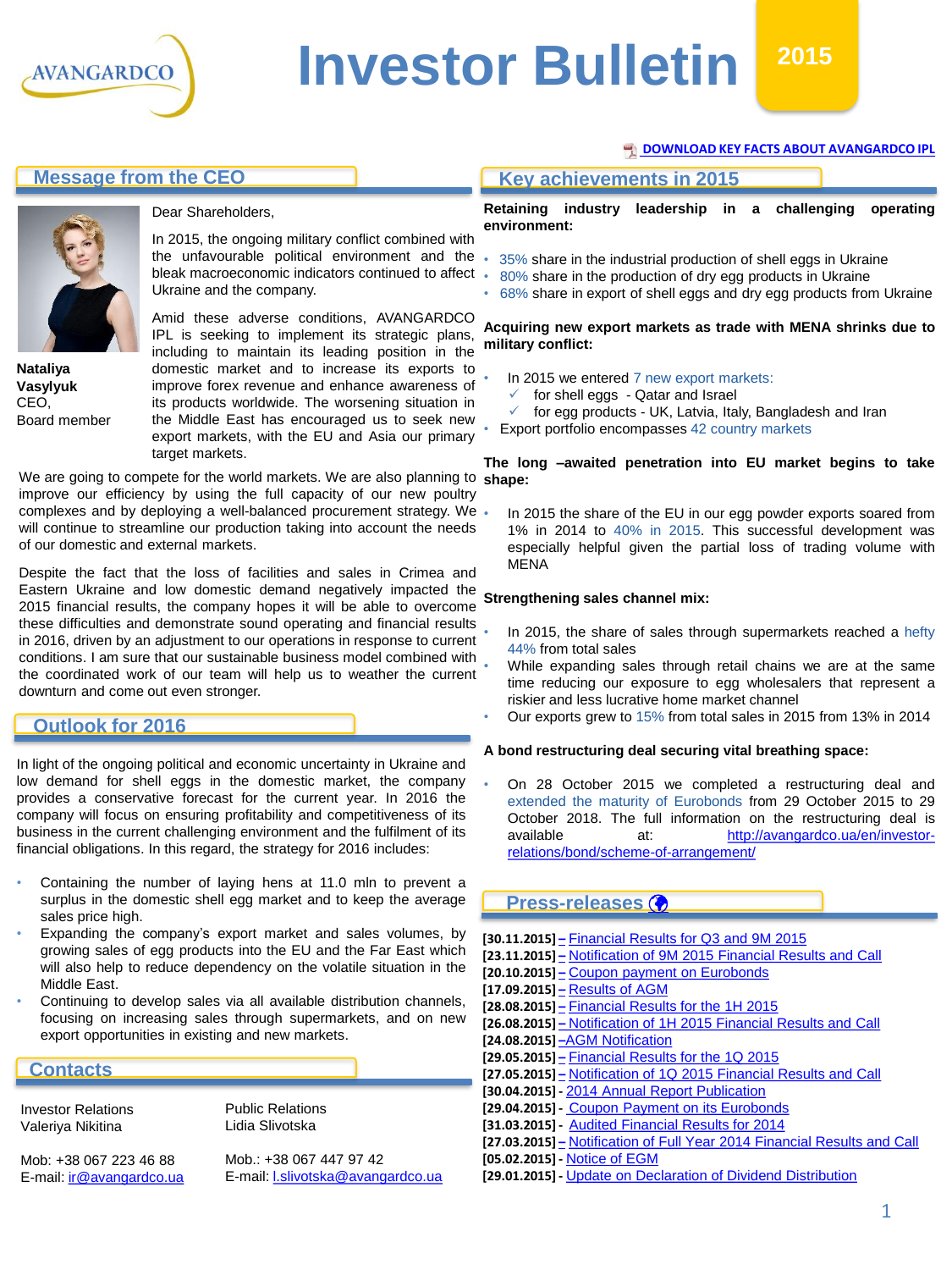

# **Investor Bulletin**

### **Macroeconomics: key metrics**

**The ongoing political and economic uncertainty and turbulence in** In 2016 amendments to the VAT subsidy regime for agricultural **the country's foreign currency market continue to subdue the** producers came into force. Depending on the specialisation producers **company's performance.**

- GDP fell 9.9% YoY in FY 2015
- The Ukrainian Hryvnia depreciated 83% YoY\* against the US dollar in FY 2015
- Inflation adversely impacted customers' purchasing power and impeded the recovery of private consumption, as highlighted by a YoY increase in CPI of 48.7%
- Retail trade turnover fell 21% YoY in FY 2015 *\*Weighted average for the period Source: SSCU, company data*

#### **VAT subsidy**

can retain:

- Grain growing 15% of VAT refund
- Milk and cattle farming 80% of VAT refund
- Poultry- 50% of VAT refund

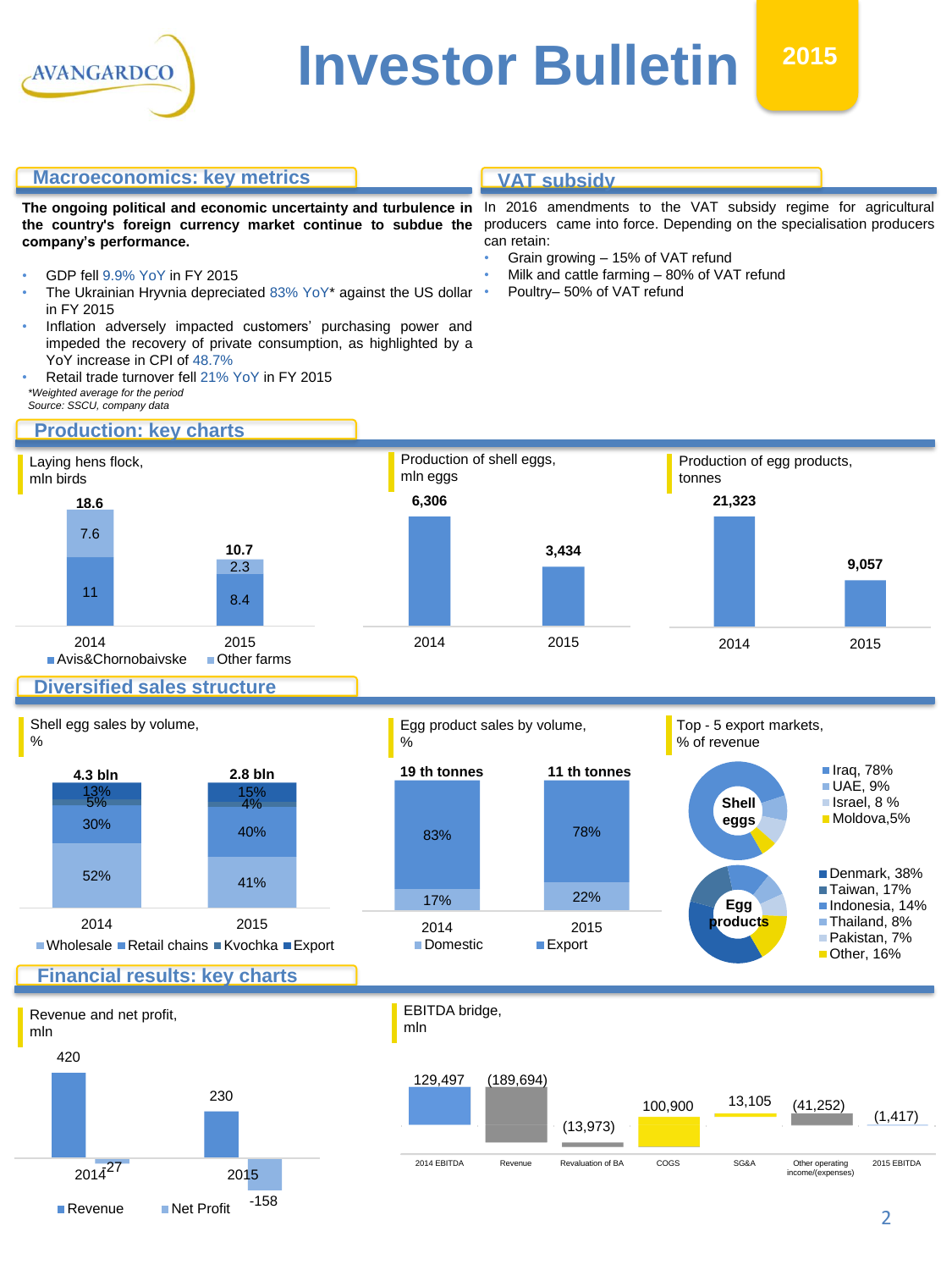

#### **Our competitive advantages**

- The largest producer of shell eggs and dry egg products in Ukraine and number one producer in Europe
- Vertically integrated business model ensures effective cost control
- Production facilities situated across all Ukraine improving logistics and access to customers
- Economies on scale support competitiveness on domestic and foreign markets
- High quality and diversified costumer base and export to 42 countries
- State of the art poultry complexes Avis and Chornobaivske with total production capacity of 3.5 bln eggs and 11.2 mln laying hens
- Technologically-advanced egg processing plant Imperovo Foods with a processing capacity of 6 mln eggs per day
- Employment of high level of biosecurity standards
- Experienced management team and adherence to the best standards of corporate governance

#### **Shareholder structure -**



## **GDR performance -**

#### **Bond price -** 120%  $\Omega$ 50000 100000 150000 200000 250000 300000 350000 400000 0 0.5 1 1.5 2 2.5 3 3.5 4 4.5 Jul-15 Aug-15 Sep-15 Oct-15 Nov-15 Dec-15 Jan-16 Feb-16 Mar-16 Apr-16 AVGR LI daily trading, USD, rhs AVGR LI share price, USD WIG Ukraine (rebased)



#### **Securities information**

| <b>GDRs</b>              |                                                             |
|--------------------------|-------------------------------------------------------------|
| Ticker                   | AVGR                                                        |
| <b>Stock</b><br>Exchange | <b>LSE</b>                                                  |
| Deal Size                | 1,437,500 new ordinary shares in the form of<br><b>GDRs</b> |
| Use of<br>Proceeds       | Finalization of new capacity expansion programs             |
| Proceeds                 | <b>USD 208 mln</b>                                          |
| <b>Offer Price</b>       | USD 15.0 per GDR                                            |
|                          |                                                             |

#### **Bonds**

On 28 October 2015, via Scheme of Arrangement the company extended maturity of its Eurobonds from 29 October 2015 to 29 October 2018 (

| Format          | Reg S                                                                                                                                                                                                                                                                                                                                                                                |                                |                          |  |
|-----------------|--------------------------------------------------------------------------------------------------------------------------------------------------------------------------------------------------------------------------------------------------------------------------------------------------------------------------------------------------------------------------------------|--------------------------------|--------------------------|--|
| Amount          | <b>USD 200 mln</b>                                                                                                                                                                                                                                                                                                                                                                   |                                |                          |  |
| <b>Maturity</b> | 29 October 2018                                                                                                                                                                                                                                                                                                                                                                      |                                |                          |  |
| Coupon          | The 5% coupon payable on 29 October 2015<br>(representing the semi-annual payment of the<br>existing 10% coupon) was paid as follows: (i)<br>2% in cash and (ii) 3% as payment in kind<br>("PIK");<br>10% payable semi-annually in arrears on 29<br>April and 29 October of each year, commencing<br>29 April 2016, but subject to the following PIK<br>and cash payment provisions: |                                |                          |  |
|                 | <b>Interest</b><br>payment<br>date<br>29.04.16                                                                                                                                                                                                                                                                                                                                       | <b>PIK interest</b><br>℅<br>75 | Cash<br>interest %<br>25 |  |
|                 | 29.10.16                                                                                                                                                                                                                                                                                                                                                                             | 75                             | 25                       |  |
|                 | 29.04.17                                                                                                                                                                                                                                                                                                                                                                             | 50                             | 50                       |  |
|                 | 29.10.17                                                                                                                                                                                                                                                                                                                                                                             | 50                             | 50                       |  |
|                 | 29.04.18                                                                                                                                                                                                                                                                                                                                                                             | 25                             | 75                       |  |
|                 | 29.10.18                                                                                                                                                                                                                                                                                                                                                                             | $\Omega$                       | 100                      |  |

#### Listing LSE